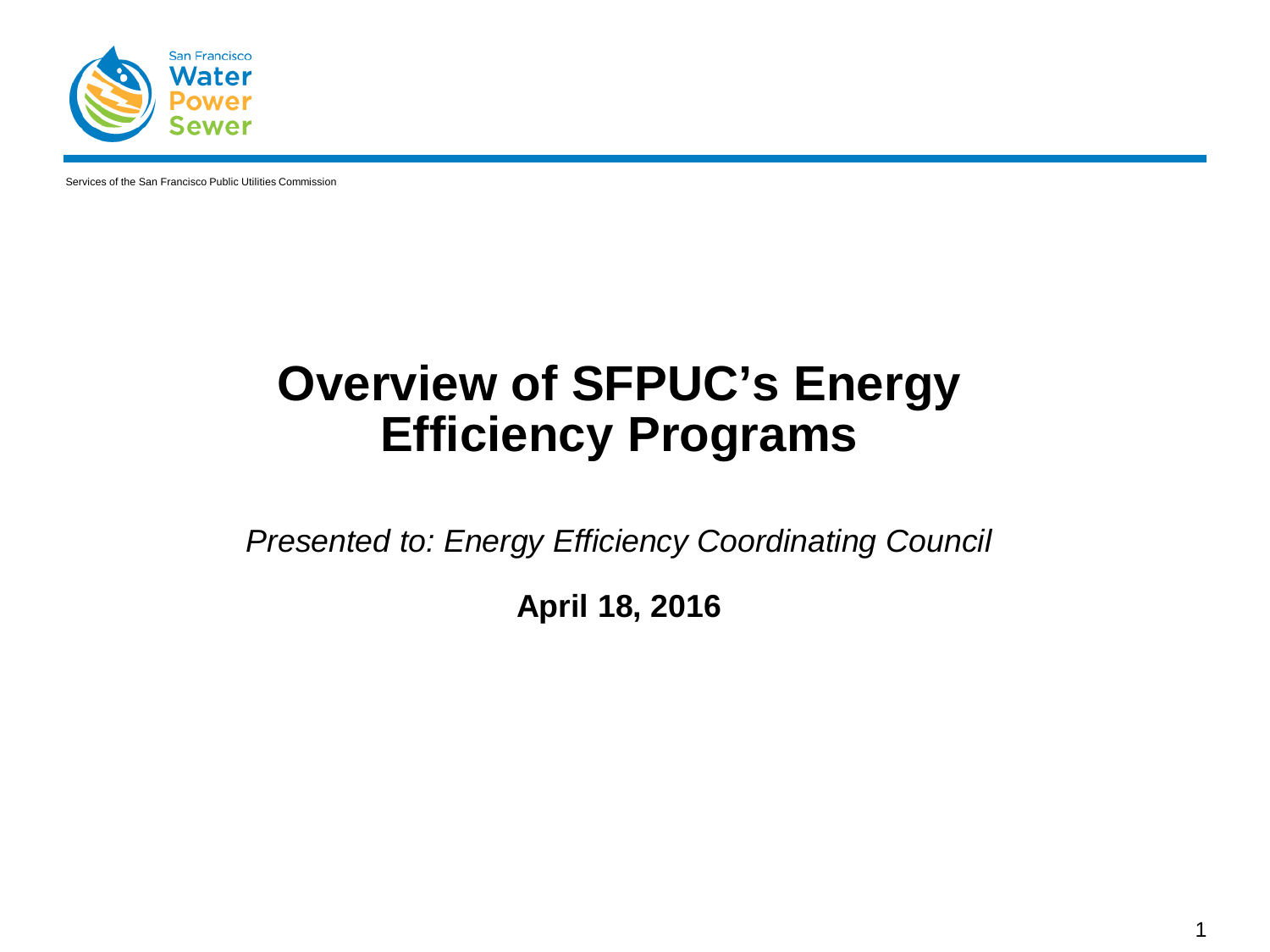

- Introduction to SFPUC
- Policy Drivers
- Overview of EE Programs
- Performance
- Data Sources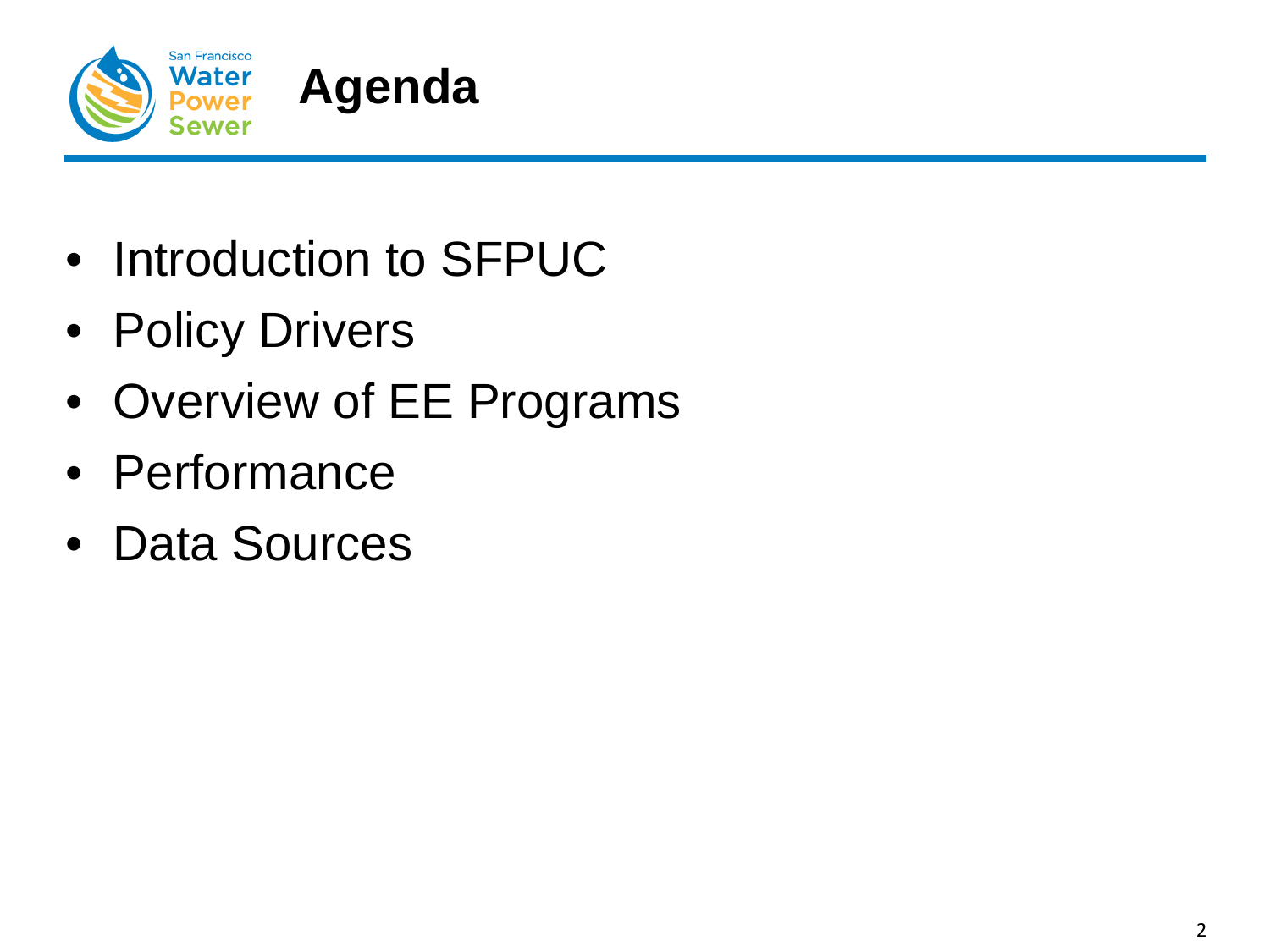

## **Introduction**



\*Hetch Hetchy energy enters the electricity grid at the Newark Substation.

▓ The San Francisco Public Utilities Commission is the exclusive power provider on Treasure Island and in the redeveloped Hunter's Point Shipyard.

- Total generation capacity: ~396 MW
- Approximately 2,600 customers
- Annual electric sales: ~1.5 million MWh/year (17% of SF's total load)
- Annual energy efficiency spending: \$1 million per year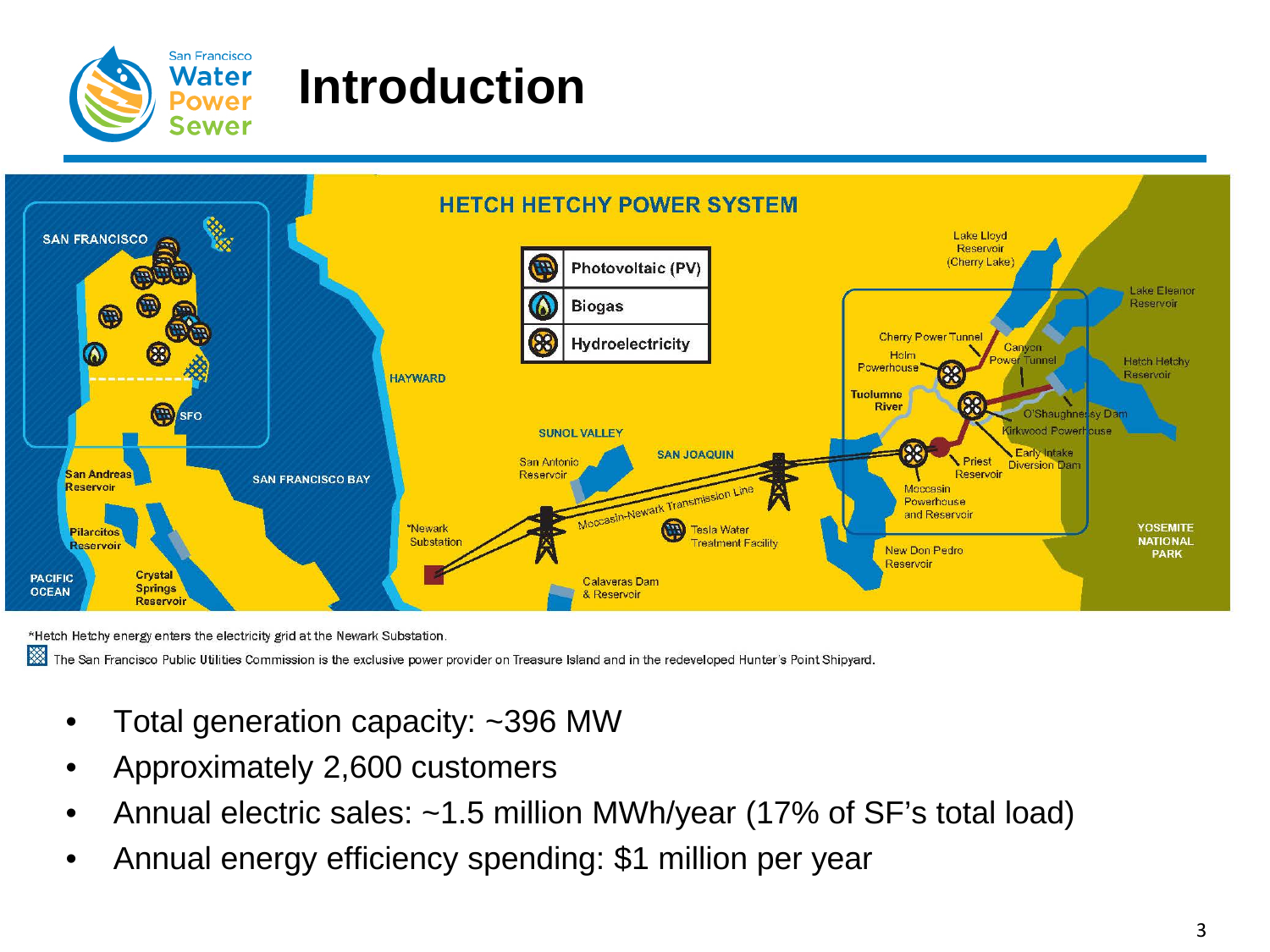

## **Policy Drivers**

#### *Statewide Targets Set by Assembly Bill 32:*

The "California Global Warming Solutions Act of 2006" mandates reduction in statewide GHG emissions to 1990 levels by 2020.

#### *Statewide Goals for POUs:*

| <b>Bill Number</b> | <b>Effective Year</b> | Impact                                                                                                    |
|--------------------|-----------------------|-----------------------------------------------------------------------------------------------------------|
| <b>SB 1037</b>     | 2005                  | Sets loading order for POUs; POUs must<br>report to CEC on its investments in EE<br>programs              |
| AB 2021            | 2006                  | POUs must identify cost-effective and feasible<br>EE investments and establish 10-year savings<br>targets |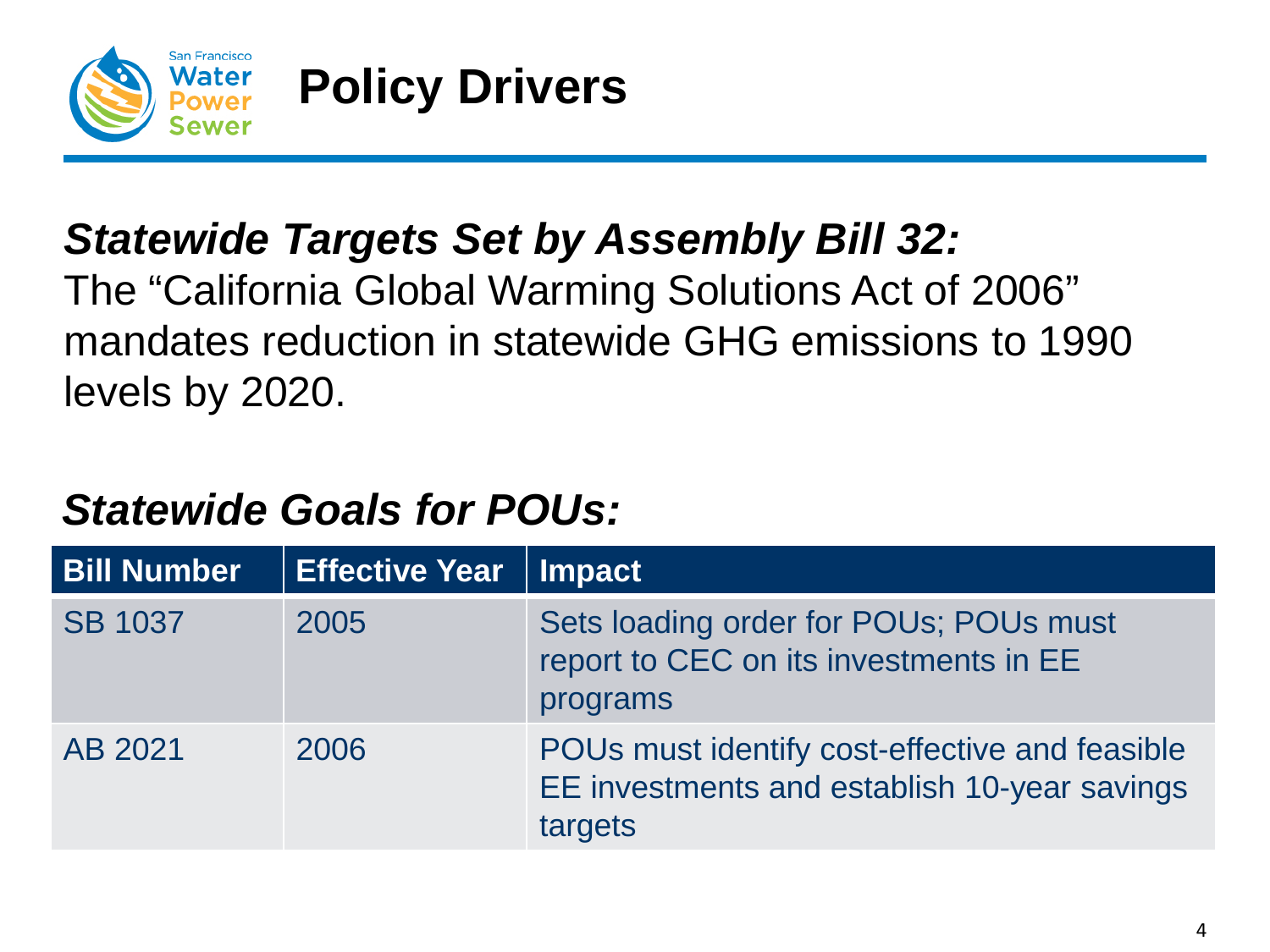

# **EE Services (General Fund)**

#### • *Direct-Install Program*

- Serves municipal buildings and sites, including Civic Center Sustainability District
- 100% Funding  $\rightarrow$  "Soup to Nuts" 1) Audit, 2) Design, 3) Contracting Services, 4) Project Management, 5) EM&V
- JOC contracting for HVAC and lighting improvements
- *Green Commissioning and Design Review*
	- Serves municipal buildings and sites, including Civic Center Sustainability District
	- Fee-for-Service: Municipal new construction, renovations, and retrocommissioning
	- Ensures efficient design, construction, and operation of all building systems
	- Local Green Building Ordinance LEED Gold for new construction and major renovations

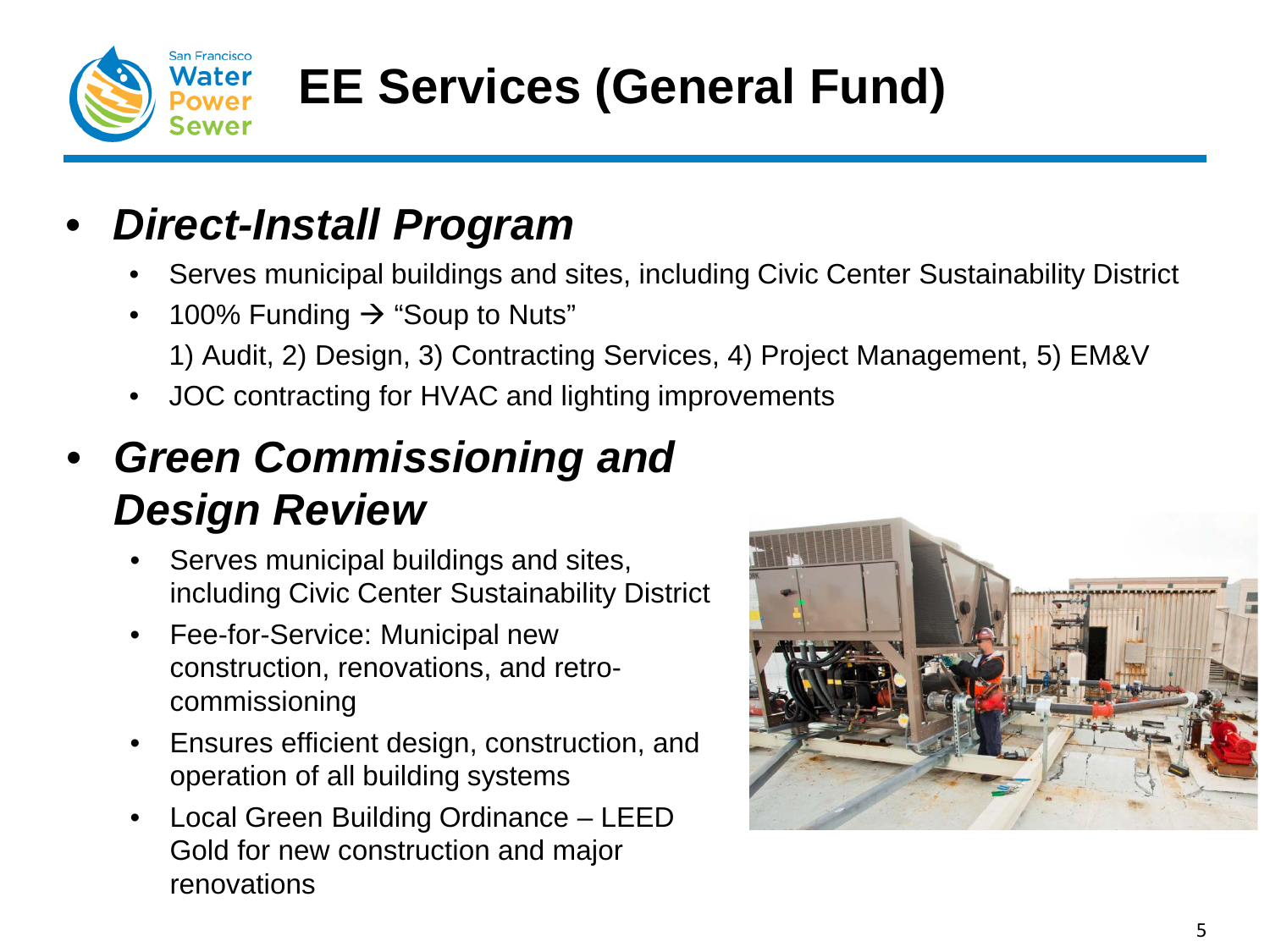

**EE Services (Retail Rate)**

## • *Investment Grade Audits & Technical Assistance*

SFPUC provides services during design and construction: 1) IG Audit, 2a) Assistance in Design/Construction, 2b) Complete Construction & Project Management

### • *Various Programs Being Developed for New Retail Customers*

- Serves redevelopment areas (e.g. Hunters Point Shipyard, Candlestick, etc)
- Initial offerings:
	- Energy efficiency "Starter Kits" for residential customers
	- New construction "Savings by Design" program
	- More being considered...

## • *CleanPowerSF*

• To be developed in summer of 2016 with SFE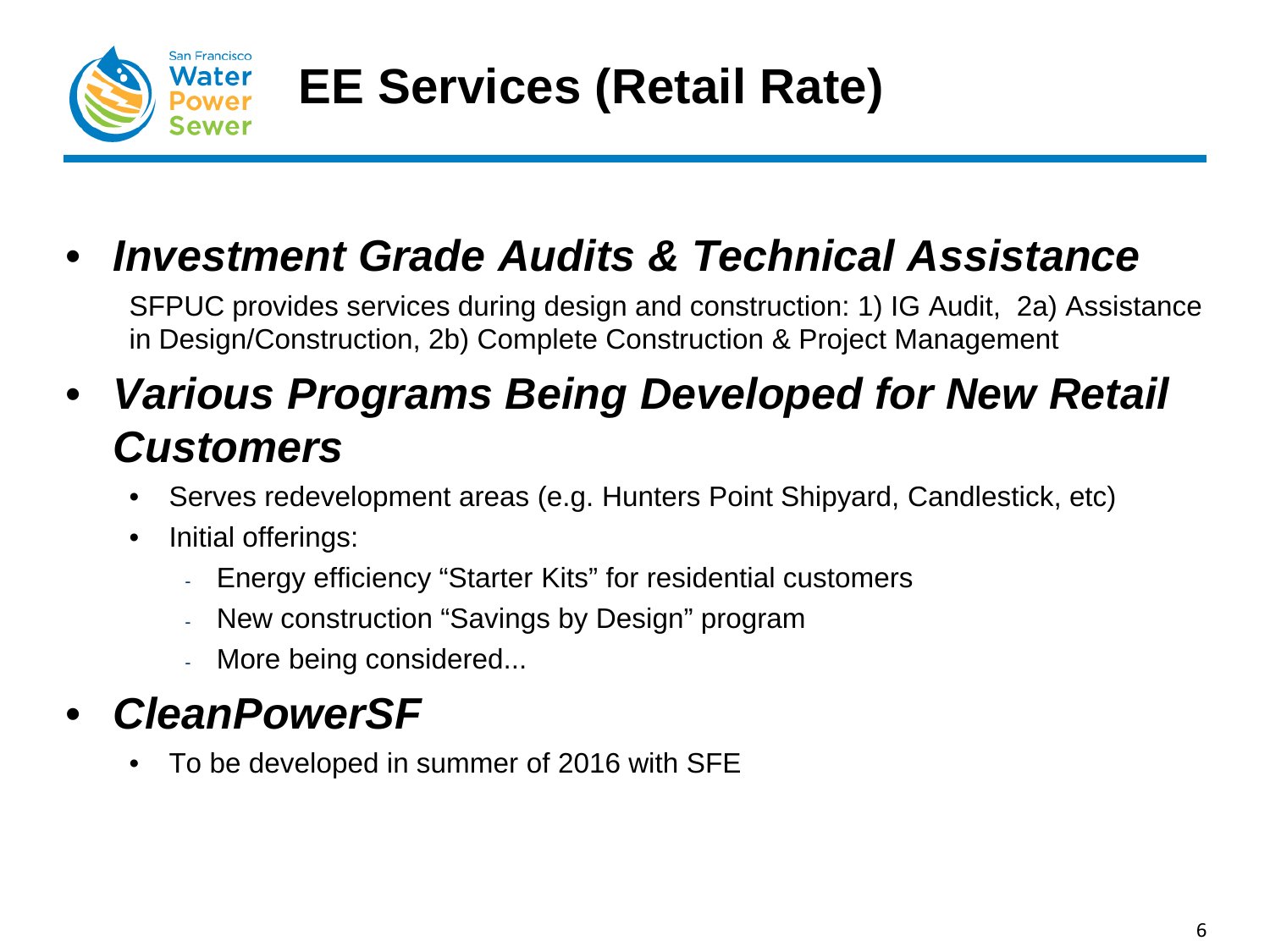

## **Program Performance**

SFPUC energy efficiency programs since 2002....

- Total Sites: 190
- Total Spending: \$20 million
- Annual Electricity Savings: 50,000 MWh
- Annual Gas Savings: 2,000,000 therms
- Annual GHG Savings: 20,500 tons of  $CO<sub>2</sub>$

# Savings equivalent to:

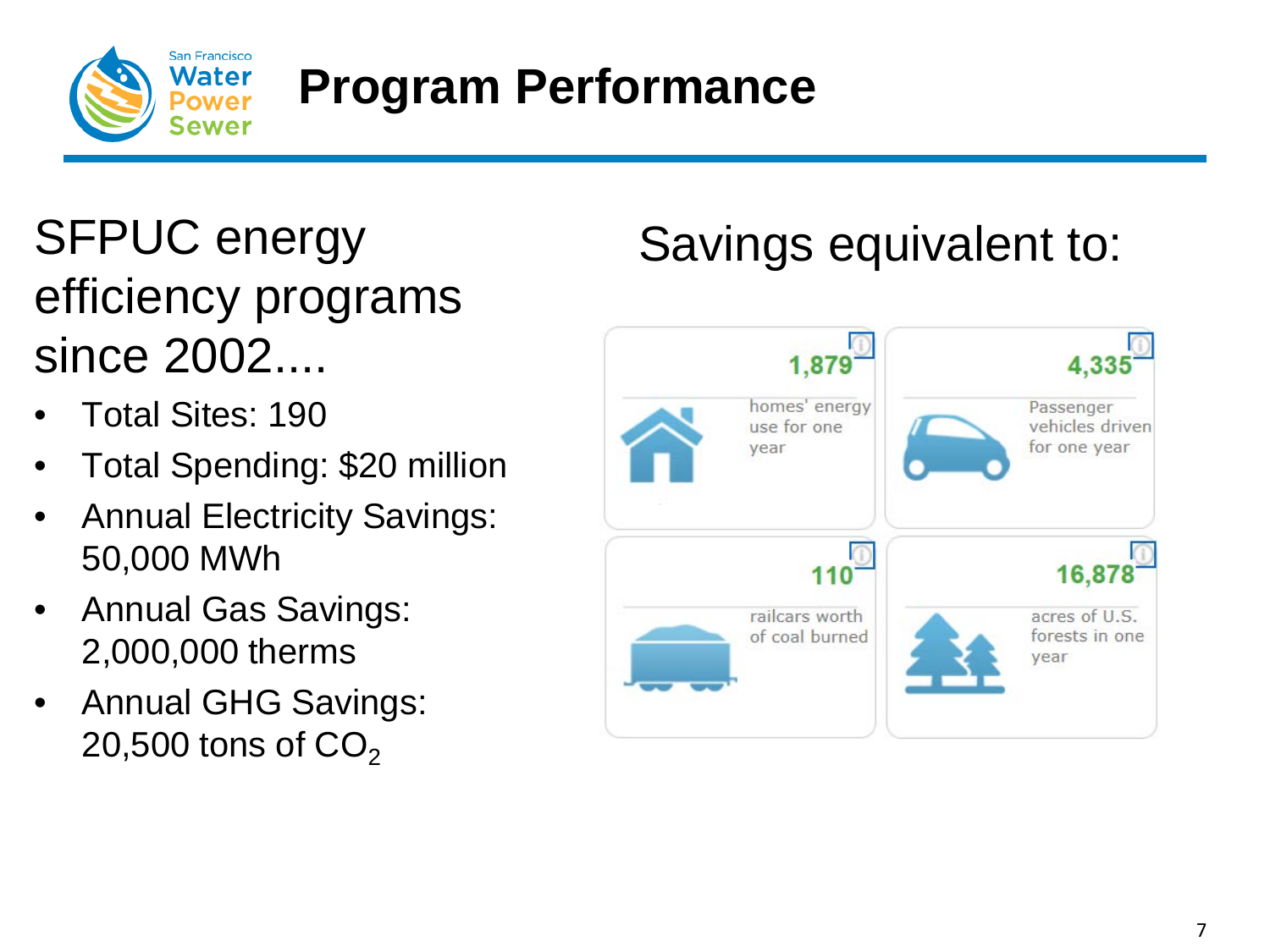

# **170 Otis – Health and Safety Admin.**

#### *Completed in 2015*

**Scope:** Completed a boiler and cooling plant replacement; addressed a variety of building HVAC deficiencies.

**Cost:** \$700,000

**Savings:** 671,000 kWh and 47,000 therms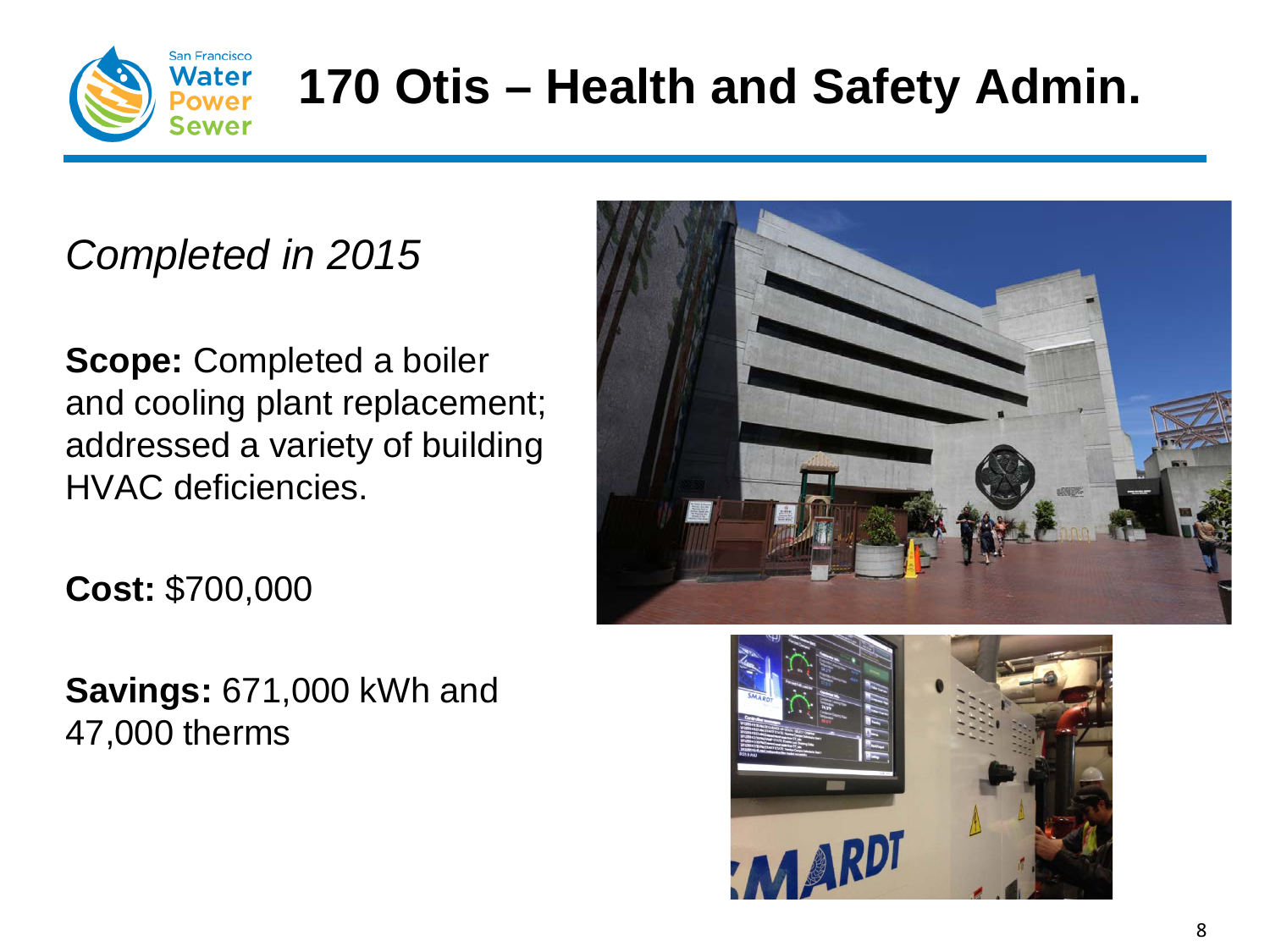

#### *Currently In Progress*

**Scope:** Installing automatic controls to reduce energy used for ventilation at 4 parking garages around the city.

**Cost:** \$875,000 **Annual Savings:** 2,500,000 kWh



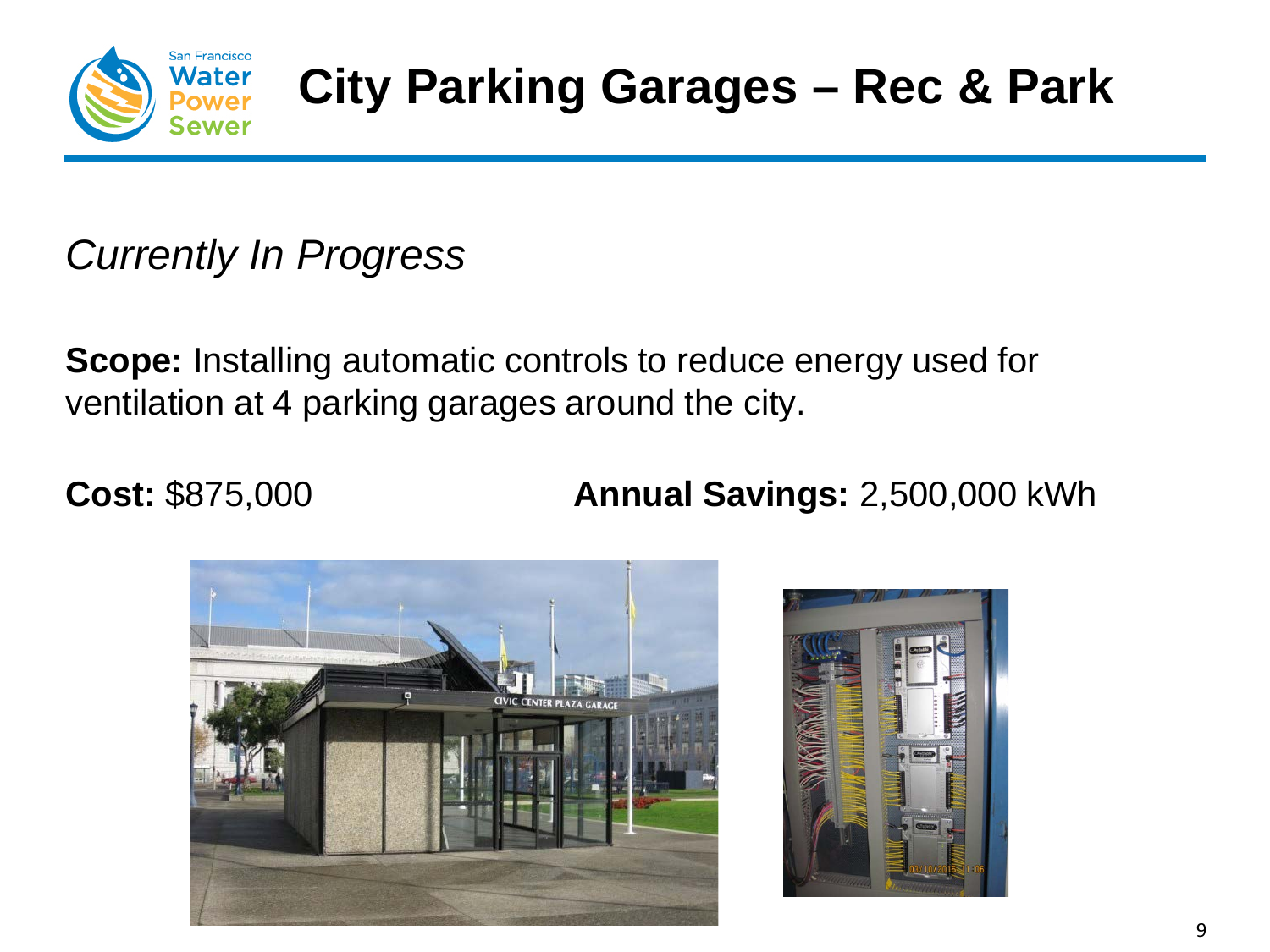

# **Laguna Honda Hospital – DPH**

#### *Set to begin Q3 2016*

**Scope: Plan to install energy** efficient boiler; decouple domestic hot water heating from space heating; complete various radiator improvements.

**Cost:** \$760,000

**Annual Savings:** 87,000 kWh and 129,000 therms